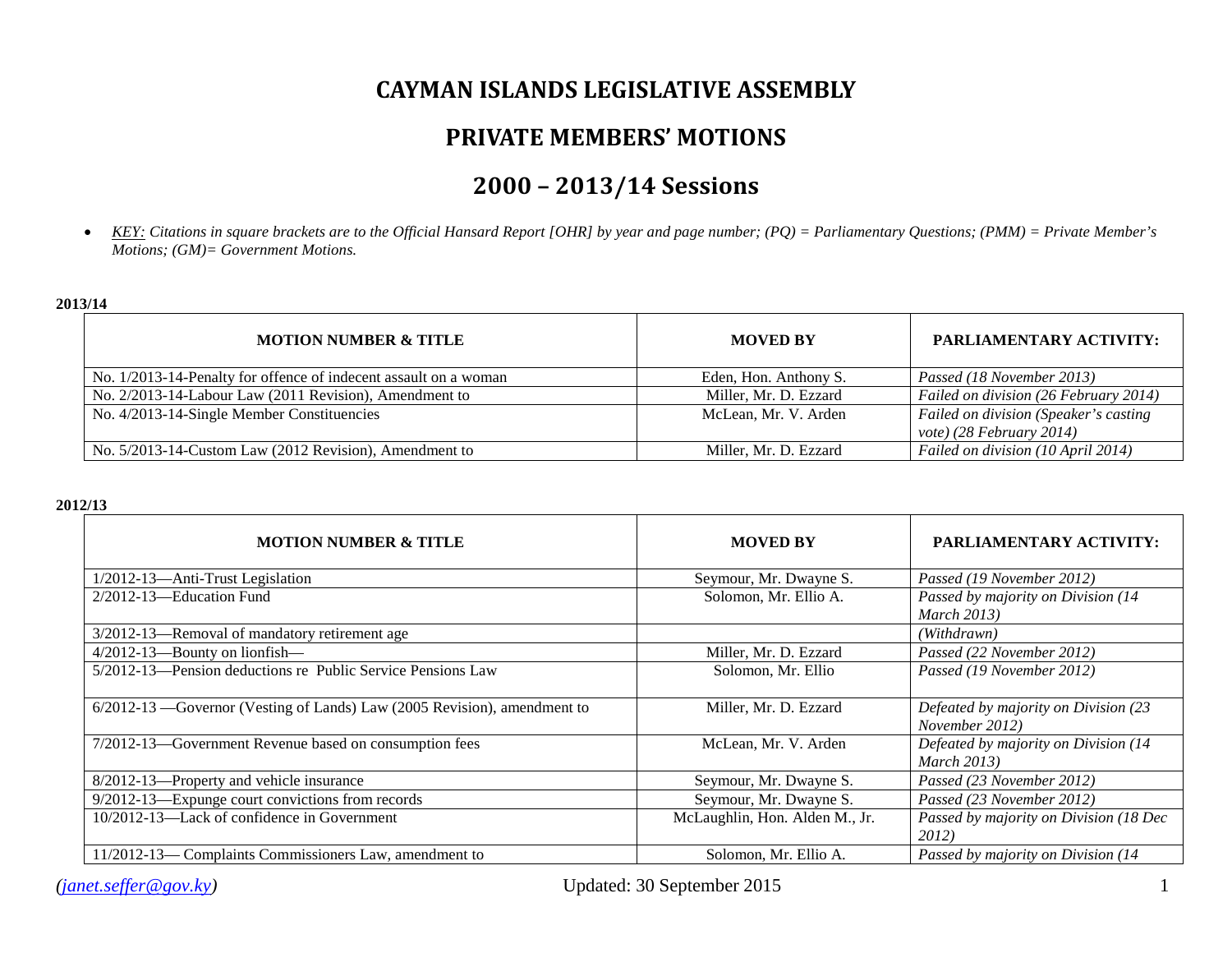|                                                                |                                     | <b>March 2013</b> )                |
|----------------------------------------------------------------|-------------------------------------|------------------------------------|
| T1<br>$12/2012 - 1$<br>objection to<br>Observers.<br>Election- | McKeeva<br>W<br>∽.<br>Bush,<br>Hon. | Defeated by majority on Division ( |
|                                                                |                                     | <b>March 2013</b>                  |

#### **20011/12:**

| 1-2011/12-Labour Law (2007 Revision), amendment to-National Minimum Basic    | Miller, Mr. D. Ezzard                | Passed                                |
|------------------------------------------------------------------------------|--------------------------------------|---------------------------------------|
| Wage                                                                         |                                      |                                       |
|                                                                              |                                      | Other related motions:                |
|                                                                              |                                      | PMM 7/1993-Prescription of Minimum    |
|                                                                              |                                      | Wage by Category                      |
|                                                                              |                                      | PMM 01/2001-Establishment of a Select |
|                                                                              |                                      | Committee on Minimum Wage             |
| 2-2011/12-Lack of confidence in Government                                   | McLaughlin, Hon. Alden M., Jr.       | Defeated on division                  |
| 3-2011/12—Government process before committing to major development projects | McLaughlin, Hon. Alden M., Jr.       | Defeated on division                  |
| 4-2011/12—Duty, removal from medicine and medical supplies                   | Miller, Mr. D. Ezzard                | Defeated on division                  |
| 5-2011/12-Duty, reduce on gasoline and diesel                                | Miller, Mr. D. Ezzard                | Defeated on division                  |
|                                                                              |                                      |                                       |
|                                                                              |                                      | Other related motions:                |
|                                                                              |                                      | PMM 02/1995-Removal of Twenty-five    |
|                                                                              |                                      | Cent Tax on Diesel Fuel               |
| 6-2011/12—Self-defense and personal protection                               | McLaughlin, Hon. Alden M., Jr.       | Passed as amended                     |
|                                                                              | (Amended Mr. Ellio Solomon)          |                                       |
| 7-2011/12-Firearms Authority, establishment of                               | McLaughlin, Hon. Alden M., Jr.       | Passed as amended                     |
|                                                                              | (Amended Hon. Cline A. Glidden, Jr.) |                                       |
|                                                                              |                                      | Other related motions:                |
|                                                                              |                                      | PMM 04/2009-10-Proposed               |
|                                                                              |                                      | Amendments to the Firearms Law to     |
|                                                                              |                                      | provide for a Committee to issue gun  |
|                                                                              |                                      | <i>licenses.</i>                      |
| 8-2011/12—Security guards, protection and defense by                         | Tibbetts, Mr. D. Kurt                | Passed as amended                     |
|                                                                              | (Amended Capt. A. Eugene Ebanks)     |                                       |
| 9-2011/12-Anti-Corruption Law                                                | Miller, Mr. D. Ezzard                | Passed as Amended                     |
|                                                                              | (Amended Hon. W. McKeeva Bush)       |                                       |
| 10-2011/12-Rehabilitation of Offenders Law (1998 Revision) amendment to      | Miller, Mr. D. Ezzard                | Defeated on division                  |
|                                                                              |                                      |                                       |
|                                                                              |                                      | Also see: Finance Committee of 13     |
|                                                                              |                                      | March 2012, page 59.                  |
| 11-2011/12—Elections Law (2009 Revision), amendment to                       | Miller, Mr. D. Ezzard                | Defeated on division                  |

### **2010/11:**

| 1/2010-11—Human Organ and Tissue Transplant | Solomon, Mr. Ellio A.      | Passed:                             |
|---------------------------------------------|----------------------------|-------------------------------------|
|                                             |                            | Resulting legislation: Human Tissue |
| (janet. seffer@gov.ky)                      | Updated: 30 September 2015 |                                     |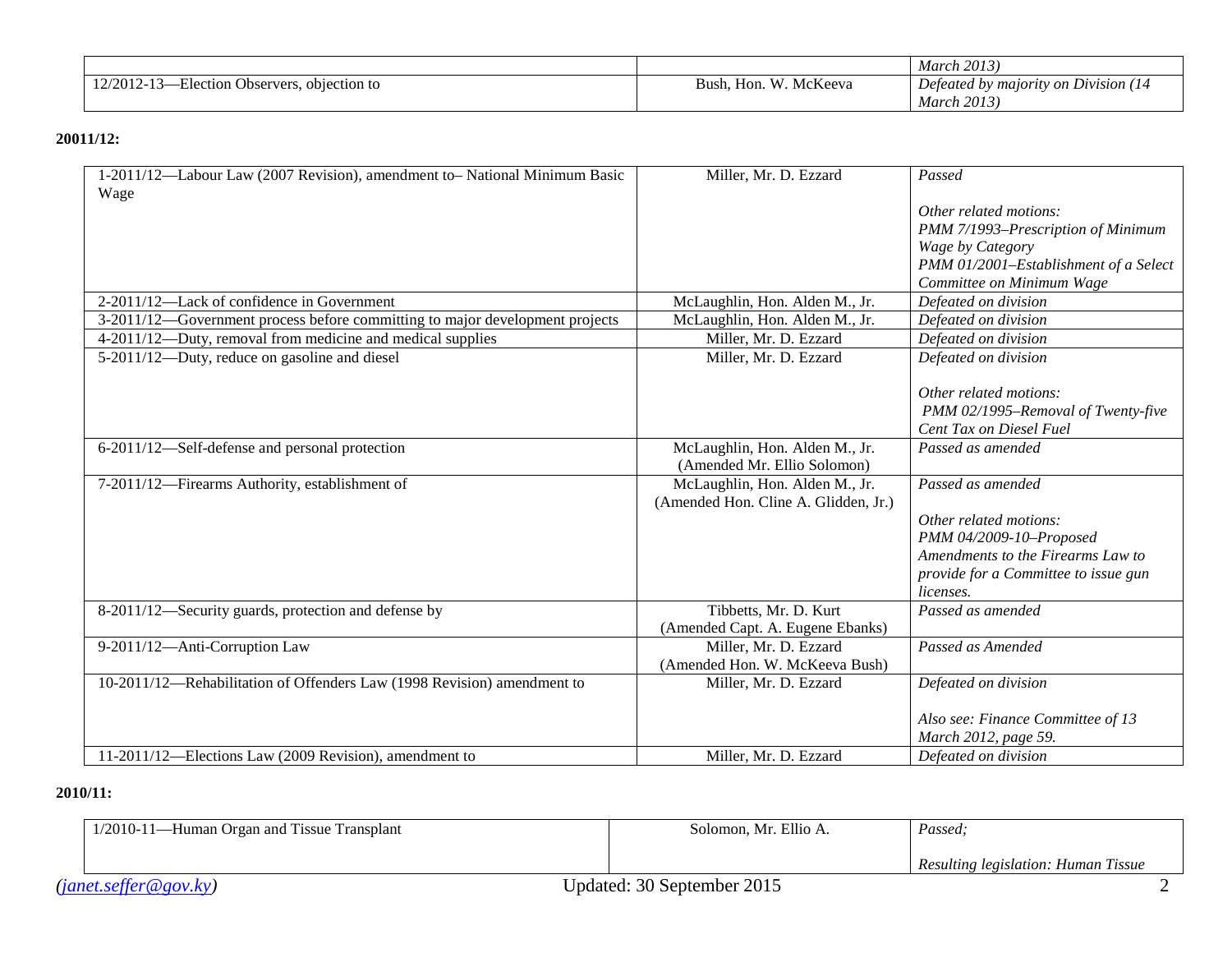|                                                                                                              |                                                           | Transplant Bill, 2013<br>Other related motions:<br>PMM 01/2008-09-Private Organ Donor<br>and Transplant Programme                             |
|--------------------------------------------------------------------------------------------------------------|-----------------------------------------------------------|-----------------------------------------------------------------------------------------------------------------------------------------------|
| $2/2010 - 11$ —Caymanian only positions                                                                      | Solomon, Mr. Ellio A.                                     | Passed<br>Resulting legislation:<br>Immigration (A) Bill, $2013$ — (to include<br>restricted areas of employment, 2r<br>debate 25 March 2013) |
| 3/2010-11 — Pension Deductions                                                                               | Solomon, Mr. Ellio A.                                     | Passed<br>Other related motions:<br>National Pensions (Amendment) Bill,<br>2011 [2011/12 OHR, 540-556]                                        |
| $4/2010 - 11$ —Duty concessions                                                                              | Miller, Mr. D. Ezzard<br>(Amendment by Mr. Ellio Solomon) | Passed as amended, on division                                                                                                                |
| 5/2010-11-Central Tenders Committee                                                                          | Miller, Mr. D. Ezzard<br>(Amendment by Hon. McKeeva Bush) | Passed as amended                                                                                                                             |
| 6/2010-11-Reduction of work permit fees                                                                      | McLaughlin, Mr. Alden M., Jr.                             | Defeated on division                                                                                                                          |
| 7/2010-11-Standing Orders, amendment of, in accordance with Cayman Islands<br><b>Constitution Order 2009</b> | (Deferred)                                                | Deferred                                                                                                                                      |
| 8/2010-11—Executive expenditure, reallocation of to provide more financial<br>assistance                     | McLaughlin, Mr. Alden M., Jr.                             | Passed                                                                                                                                        |

#### **2009/10:**

| 1/2009-10—Tempura and Other Investigations, motion for legal action to recover | Miller, Mr. D. Ezzard      | Defeated / Division 5/09-10                         |
|--------------------------------------------------------------------------------|----------------------------|-----------------------------------------------------|
| cost of                                                                        |                            |                                                     |
| $2/2009 - 10$ —Parking spots, clarification of                                 | Miller, Mr. D. Ezzard      | Passed                                              |
| 3/2009-10-Fair Trade Commission, establishment of                              | Miller, Mr. D. Ezzard      | Passed                                              |
|                                                                                |                            | Other related motions:                              |
|                                                                                |                            | PMM 7/94-Fair Competition Law                       |
|                                                                                |                            | PMM 27/94-Fair Competition Act/Law                  |
|                                                                                |                            | PMM 14/2001- Fair Competition Act                   |
| 4/2009-10—Firearms Law, proposed amendments to provide for committee to        | Miller, Mr. D. Ezzard      | Defeated                                            |
| issue gun licenses                                                             |                            |                                                     |
| 5/2009-10—Turtle Meat, returning to affordable prices                          | Tibbetts, Hon. D. Kurt     | Defeated                                            |
| 6/2009-10—Iguanas, controlling population of introduced species                | McLaughlin, Mr. A. M., Jr. | Passed                                              |
| 7/2009-10-Government assets, reconsideration of decision to divest             | Tibbetts, Hon. D. Kurt     | Defeated / Division 15/09-10                        |
| 8/2009-10-National Crime Prevention Strategy, development of                   | McLaughlin, Mr. A. M., Jr. | Did not appear on Order Paper<br>[2009/10 OHR, 489] |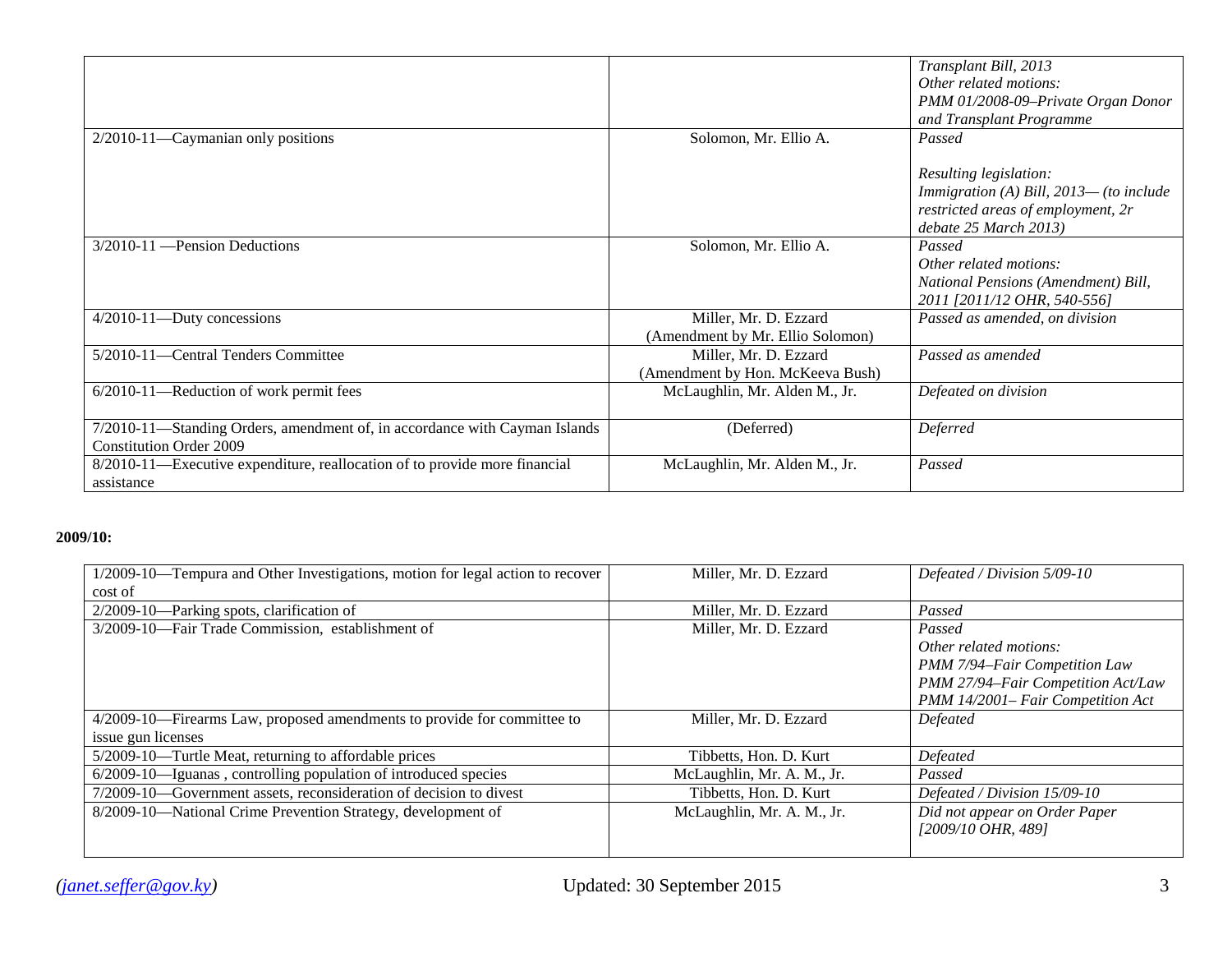|                                                                                                |                       | Other related motions and report:<br>Report on Pre-disposing Factors to<br>Criminality in Cayman Islands [2006/7<br>OHR, 310]<br>PMM 02/2004–Consider Strengthening<br>Legislation Related to Crime (Deferred)<br>PMM 20/1999-Development of a<br>Strategic Approach to Crime and<br>Recidivism<br>PMM 03/1993-National Commission on<br>Crime and Violence<br>PMM 10/1990-Establishment of a<br>National Commission to Investigate and<br>Report on Problems of Young People,<br>Drugs and Crime in Cayman Islands |
|------------------------------------------------------------------------------------------------|-----------------------|---------------------------------------------------------------------------------------------------------------------------------------------------------------------------------------------------------------------------------------------------------------------------------------------------------------------------------------------------------------------------------------------------------------------------------------------------------------------------------------------------------------------|
| 9/2009-10-Property insurance rates, survey on                                                  | Miller, Mr. D. Ezzard | Passed                                                                                                                                                                                                                                                                                                                                                                                                                                                                                                              |
| 10/2009-10-Health Insurance Law, review of                                                     | Miller, Mr. D. Ezzard | Passed as amended                                                                                                                                                                                                                                                                                                                                                                                                                                                                                                   |
| 11/2009-10-Public Management and Finance Law (2005 Revision), review and<br>appeal sections of | Miller, Mr. D. Ezzard | Defeated / Division 16/2009-10<br>Other related legislation:<br><b>Public Management and Finance</b><br>(Amendment) Bill 2011 [2011/12 OHR,<br>216-2261<br>Public Management and Finance<br>(Amendment) (No.2) Bill, 2009 [2009/10<br>OHR, 214-215]<br>Public Management and Finance<br>(Amendment) Bill, 2010 [2009/10 OHR,<br>$609 - 629$                                                                                                                                                                         |

#### **2008/9:**

| 1/2008-09—Private Organ Donor and Transplant Programme | Wright, Mr. W. Alfonso | Passed                                                         |
|--------------------------------------------------------|------------------------|----------------------------------------------------------------|
|                                                        |                        | Also see PMM $1/2010-11$ —Human<br>Organ and Tissue Transplant |
| $2/2008-09$ —Burial chambers, shortage of              | Bush, Hon. W. McKeeva  | Passed                                                         |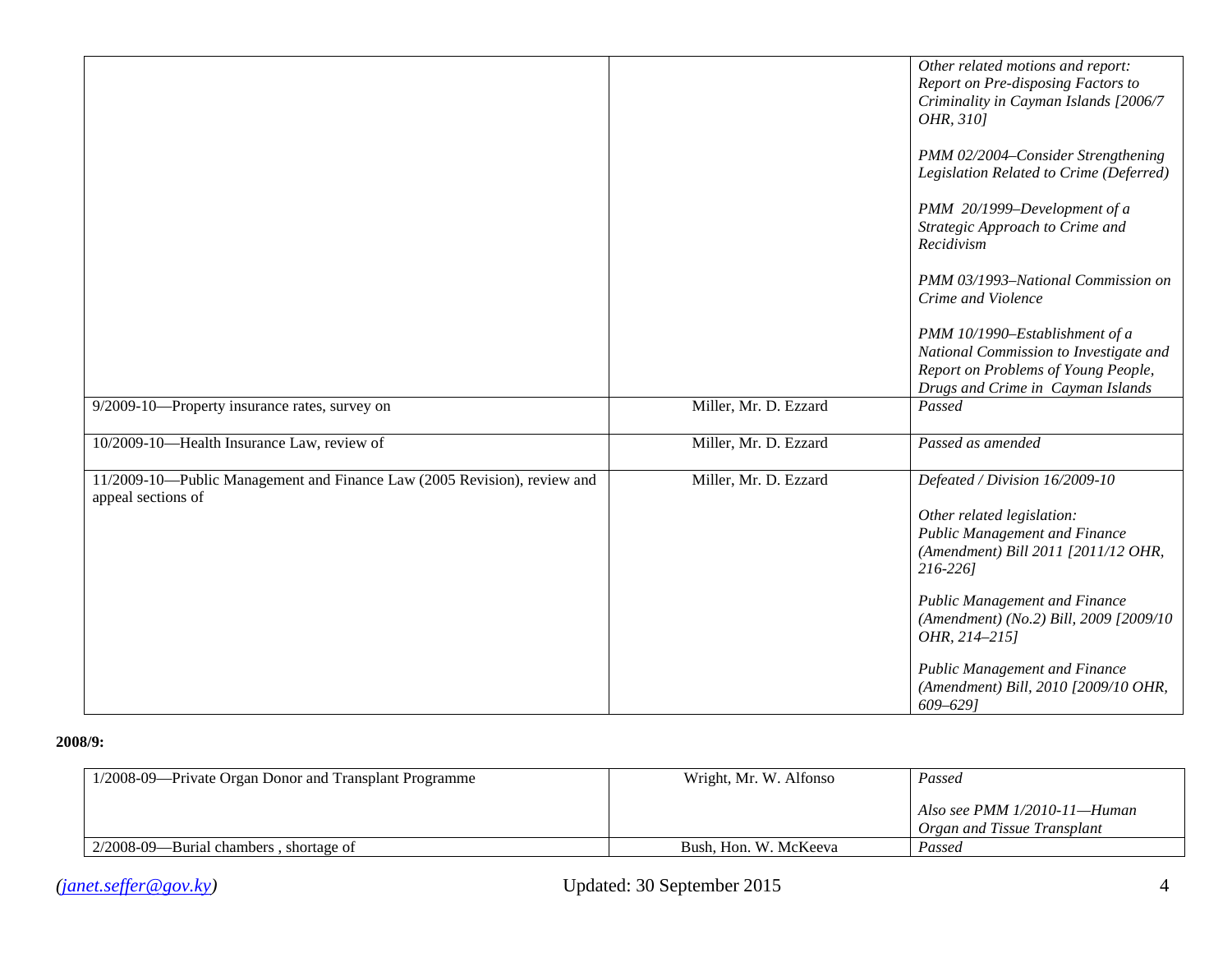| 3/2008-09—Cayman Cultural Tourism Programme                            | Wright, Mr. W. Alfonso  | Passed                                                                                                                                                                                                                           |
|------------------------------------------------------------------------|-------------------------|----------------------------------------------------------------------------------------------------------------------------------------------------------------------------------------------------------------------------------|
| 4/2008-09-Man Power Survey                                             | Wright, Mr. W. Alfonso  | Passed                                                                                                                                                                                                                           |
| 5/2008-09—Cuban/Caymanian family connections                           | Bush, Hon. W. McKeeva   | Passed                                                                                                                                                                                                                           |
| 6/2008-09—Hurricane shutters, assistance for                           | Bush, Hon. W. McKeeva   | Passed                                                                                                                                                                                                                           |
| 7/2008-09—Cancer in Islands, scientific study to ascertain             | Bush, Hon. W. McKeeva   | Passed as amended                                                                                                                                                                                                                |
|                                                                        |                         | Other related motions:<br>PMM 12/2000–Environment Study to<br>determine long term effects of aerial spraying<br>and landfill leakage<br>Response to PMM 12/2000,<br><b>Environmental and Cancer Study [2003</b><br>OHR, 477-481] |
| 8/2008-09-National Hero                                                | Bush, Hon. W. McKeeva   | Passed as amended                                                                                                                                                                                                                |
|                                                                        |                         | Other related motions:<br>PMM 08/2004-05-Biography of<br><b>National Heroes</b>                                                                                                                                                  |
| 9/2008-09—Members of Legislative Assembly, establishment of historical | Seymour, Ms. Lucille D. | Passed                                                                                                                                                                                                                           |
| research and documentaries commission                                  |                         |                                                                                                                                                                                                                                  |
| 10/2008-09—Cayman Islands Sports Hall of Fame                          | Anglin, Mr. Rolston M.  | Passed                                                                                                                                                                                                                           |
| 11/2008-09-Parental responsibility                                     | Anglin, Mr. Rolston M.  | Passed                                                                                                                                                                                                                           |
| 12/2008-09-Commission for Elderly, establishment of                    | Seymour, Ms. Lucille D. | Passed                                                                                                                                                                                                                           |

### **2007/8:**

| 1/2007-08—Women in Cayman Islands, recognition of contributions made by | Seymour, Ms. Lucille D. | Passed                                 |
|-------------------------------------------------------------------------|-------------------------|----------------------------------------|
|                                                                         |                         |                                        |
|                                                                         |                         | Other related motions:                 |
|                                                                         |                         | GM 9/2008-09-Commemoration of 50th     |
|                                                                         |                         | Anniversary of Passage of Sex          |
|                                                                         |                         |                                        |
|                                                                         |                         | Disqualification (Removal) Law, 1958   |
|                                                                         |                         | [2008/9 OHR, 607-631]                  |
|                                                                         |                         |                                        |
|                                                                         |                         | 40thAnniversary of elections in which  |
|                                                                         |                         | Caymanian women had right to vote      |
|                                                                         |                         | [1999 OHR, 1043]                       |
|                                                                         |                         |                                        |
| 2/2007-08-Openness and Transparency Legislation                         | Bush, Hon. W. McKeeva   | Passed as amended                      |
| 3/2007-08-Anti- Corruption Legislation and related amending Legislation | Bush, Hon. W. McKeeva   | Amended / Defeated                     |
| 4/2007-08—Review of Liquor Licensing Law (2000 Revision)                | Bush, Hon. W. McKeeva   | Passed as amended                      |
|                                                                         |                         |                                        |
|                                                                         |                         | Other related motions and legislation: |
|                                                                         |                         | PMM 18/1998-Moratorium on Liquor       |
|                                                                         |                         |                                        |
|                                                                         |                         | Licence for West Bay                   |
| Updated: 30 September 2015<br>(janet. seffer@gov.ky)                    |                         |                                        |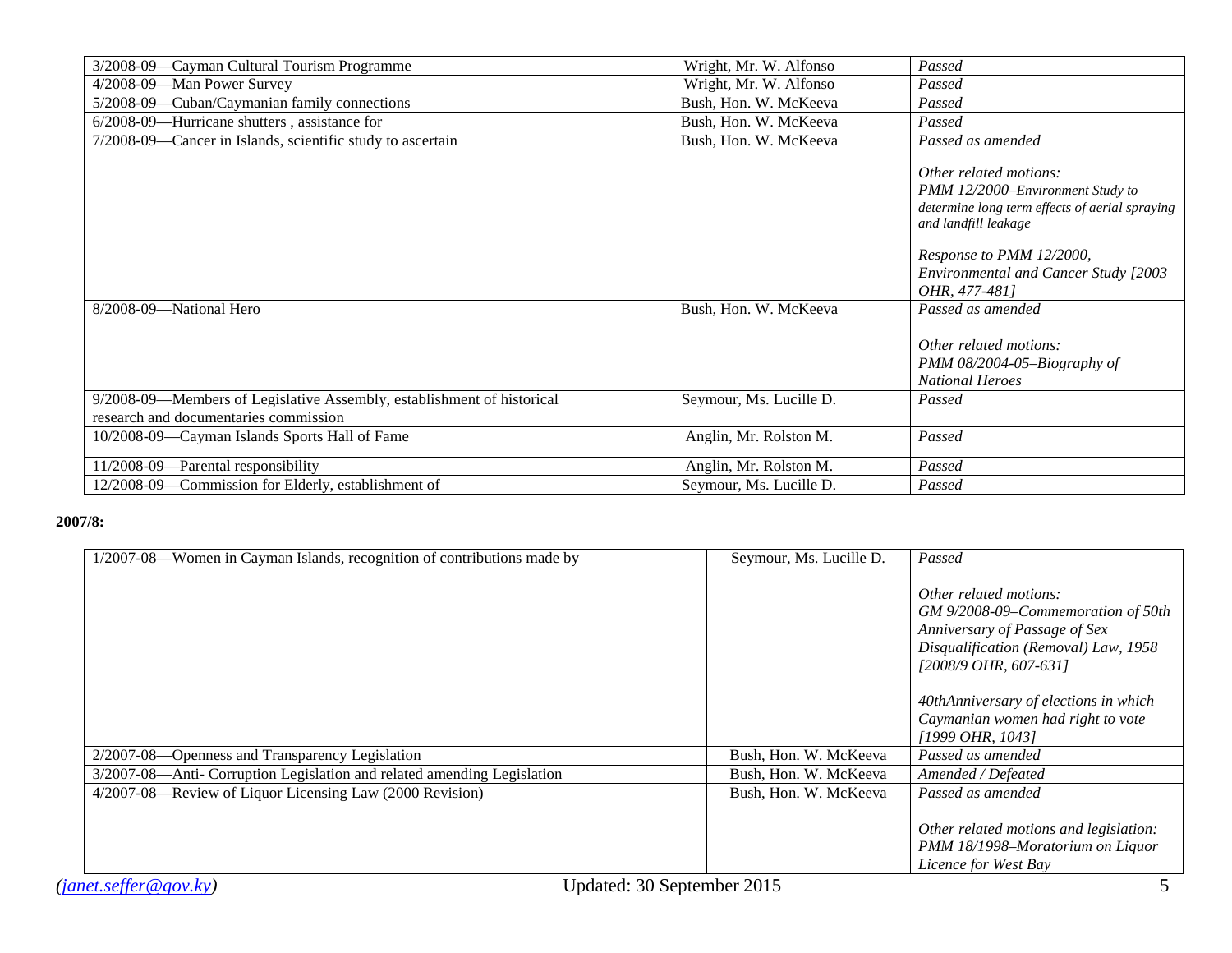|                                                                                     |                         | PMM 06/1996-Amendments to Liquor<br>Licensing Law                                                                                                         |
|-------------------------------------------------------------------------------------|-------------------------|-----------------------------------------------------------------------------------------------------------------------------------------------------------|
|                                                                                     |                         | PMM 26/1990–Moratorium on New<br>Liquor Licences and Amendment to<br>Music and Dancing Law<br>Music and Dancing (Amendment) Bill,<br>1991 [1991 OHR, 852] |
|                                                                                     |                         | Liquor Licensing (Amendment) (New<br>Licences) Bill, 1999 [1999 OHR, 858]                                                                                 |
|                                                                                     |                         | Liquor Licensing (Amendment)<br>(Protection of Minors and Need for<br>Licensed Premises) Bill, 1998 [1998<br>OHR, 1064]                                   |
|                                                                                     |                         | Liquor Licensing (Amendment)<br>(Protection of Minors) Bill, 1999 [1999<br>OHR, 5491                                                                      |
| 5/2007-08—Cayman Islands Flag and Cayman Islands National Song, protocol concerning | Wright, Mr. W. Alfonso  | Passed                                                                                                                                                    |
| 6/2007-08-Hurricane Conference                                                      | Wright, Mr. W. Alfonso  | Passed                                                                                                                                                    |
| 7/2007-08-National Identification System                                            | Wright, Mr. W. Alfonso  | Passed                                                                                                                                                    |
|                                                                                     |                         | Other related motions:<br>PMM 08/94-Compulsory Photograph<br>Identification Cards in Cayman Islands                                                       |
| 8/2007-08-Mental Health, long-term facility                                         | Bodden, Mr. Osbourne V. | Passed                                                                                                                                                    |
| 9/2007-08-Craft Training Centre, establishment of                                   | Seymour, Ms. Lucille D. | Passed                                                                                                                                                    |
| 10/2007-08-Seniors, employment of                                                   | Seymour, Ms. Lucille D. | Passed as amended                                                                                                                                         |
| 11/2007-08-Education, extending opportunity at post-secondary                       | Seymour, Ms. Lucille D  | Passed                                                                                                                                                    |
| 12/2007-08-Animal nuisances                                                         | Anglin, Mr. Rolston M.  | Passed                                                                                                                                                    |
| 13/2007-08-Borrowing, reconsideration of -Government                                | Bush, Hon. W. McKeeva   | Defeated                                                                                                                                                  |

#### **2006/07:**

| 1/2006-07—Stamp Duty Concessions for Caymanian Home-owners                        | Bush, Hon. W. McKeeva   | Passed                |
|-----------------------------------------------------------------------------------|-------------------------|-----------------------|
| 02/2006-07—Standing Orders Committee                                              | Bush, Hon. W. McKeeva   | Passed                |
|                                                                                   |                         |                       |
|                                                                                   |                         | See also GM 8/2006/07 |
| 03/2006-07—Veterans, Seamen, and spouses, revisiting medical insurance to         | Bush, Hon. W. McKeeva   | Passed                |
| 4/2006-07—Health insurance benefits, portability                                  | Anglin, Mr. Rolston M.  | Passed                |
| 5/2006-07—Development and Planning Law (2005 Revision) / Development and Planning | Bodden, Mr. Osbourne V. | Passed                |
| Regulations (2006 Revision), amendment to                                         |                         |                       |
| Updated: 30 September 2015<br>(janet. seffer@gov.ky)                              |                         |                       |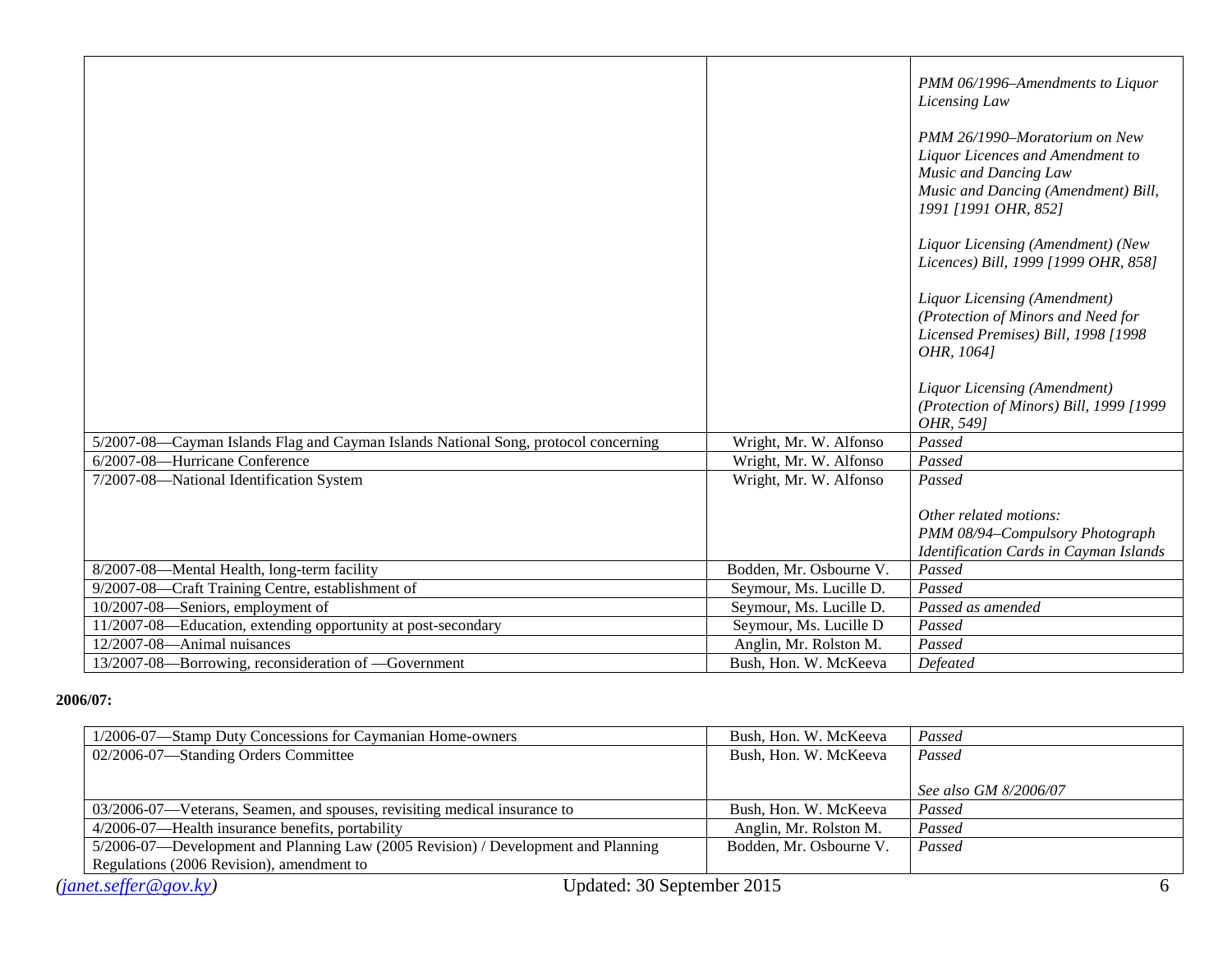#### **2005/06:**

| 1/2005/06—Hospitality Services Training Centre                  | Bush, Mr. W. McKeeva   | Withdrawn                              |
|-----------------------------------------------------------------|------------------------|----------------------------------------|
| $2/2005/06$ —Standing Orders, amendments to                     | Anglin, Mr. Rolston M. | Passed                                 |
|                                                                 |                        |                                        |
|                                                                 |                        | Report SO Committee– $(A)$ to SO 77(3) |
|                                                                 |                        | <i>[2005/06 OHR, 690-693]</i>          |
| 3/2005/06—Health Insurance Coverage, public sector reform       | Anglin, Mr. Rolston M. | Passed                                 |
| 4/2005/06—Home and property ownership, incentive for first-time | Anglin, Mr. Rolston M. | Passed as amended                      |

#### **2004/05:**

| Anglin, Mr. Rolston M.     | Passed                                                                                                                                     |
|----------------------------|--------------------------------------------------------------------------------------------------------------------------------------------|
| Glidden, Mr. Cline A., Jr. | Deferred                                                                                                                                   |
| Glidden, Mr. Cline A., Jr. | Passed                                                                                                                                     |
| McLaughlin, Mr. A. M., Jr. | Defeated on Division 5/04                                                                                                                  |
| McLaughlin, Mr. Alden M.,  | Passed                                                                                                                                     |
| Jr.                        |                                                                                                                                            |
| Martin, Mr. Lyndon M.      | Passed                                                                                                                                     |
| Glidden, Mr. Cline A., Jr. | Passed / Division $12/2004-05$                                                                                                             |
| Anglin, Mr. Rolston M.     | Passed                                                                                                                                     |
|                            | Other related motion and legislation:<br>PMM 08/2008-09-National Hero<br>Cayman Islands National Heroes Bill,<br>1993 [1993 OHR, 402, 405] |
|                            |                                                                                                                                            |

#### **2003:**

| 01/2003—Flood prone areas and disaster response, survey of— | Tibbetts, Mr. D. Kurt | Passed as amended                                                                                         |
|-------------------------------------------------------------|-----------------------|-----------------------------------------------------------------------------------------------------------|
|                                                             |                       | Other related motions/questions:                                                                          |
|                                                             |                       | PQ 6: Update on proposed remedial<br>works to alleviate flooding in Cumber<br>Avenue [2009/10 OHR, 363]   |
|                                                             |                       | PMM 07/1999–Engineering<br>investigation into causes and possible<br>effects of flooding in Savannah area |
| 02/2003—Cayman Brac, economic stagnation—                   | Martin, Mr. Lyndon M. | Withdrawn                                                                                                 |
| Updated: 30 September 2015<br>(janet. seffer@gov.ky)        |                       |                                                                                                           |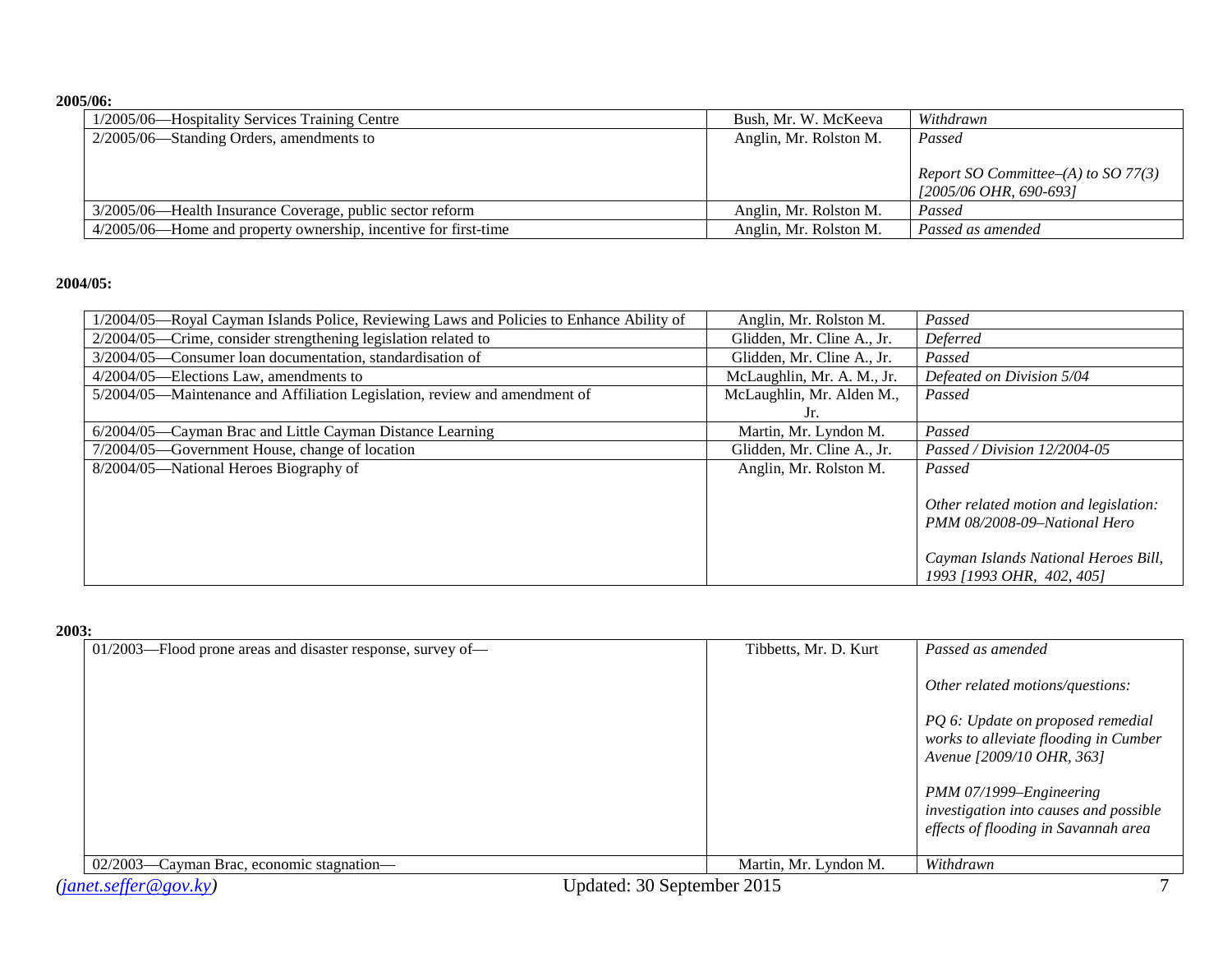| 03/2003-Small Business Act for Cayman Islands-                                            | Anglin, Mr. Rolston M.     | Withdrawn                              |
|-------------------------------------------------------------------------------------------|----------------------------|----------------------------------------|
| 04/2003—Caymanian status, grants by Governor in Cabinet—                                  | Tibbetts, Mr. D. Kurt      | Defeated on Division                   |
| 05/2003—Local content on locally licensed radio stations implementation of legislation to | Glidden, Mr. Cline A., Jr. | Passed                                 |
| ensure more of-                                                                           |                            |                                        |
| 06/2003-Special needs persons review of all laws, regulations and policies in regard to-  | Glidden, Mr. Cline A., Jr. | Passed                                 |
| 07/2003—Licensing of Caymanian craft persons for taking and possession of chitons,        | Martin, Mr. Lyndon M.      | Passed                                 |
| periwinkles and bleeding teeth-                                                           |                            |                                        |
| 08/2003—Diadema Antillarium urchins, Protection of-                                       | Martin, Mr. Lyndon M.      | Passed                                 |
| 09/2003-National Song Beloved Isle Cayman-                                                | Martin, Mr. Lyndon M.      | Withdrawn                              |
| 10/2003—Fly population on Cayman Brac and Little Cayman, review of —                      | Martin, Mr. Lyndon M.      | Did not reach Order Paper. Business    |
|                                                                                           |                            | Committee informed that Mr. Martin     |
|                                                                                           |                            | advised Deputy Clerk on 8 March 2004   |
|                                                                                           |                            | that he wished to withdraw his Motion. |
| 11/2003—Cayman Brac, economic conditions of —                                             | Martin, Mr. Lyndon M.      | Withdrawn                              |
| 12/2003—Licensing of fishermen to take conch—                                             | McLean, Mr. V. Arden       | Passed as amended                      |
| 13/2003—Property for Agriculture, acquisition and preservation of—                        | Martin, Mr. Lyndon M.      | Passed                                 |
| 14/2003—Traffic Law (2003 Revision), motion to amend Part II of—                          | Glidden, Mr. Cline A., Jr. | Passed                                 |
|                                                                                           |                            |                                        |
|                                                                                           |                            | Traffic (Amendment) Bill, 2006         |
|                                                                                           |                            | [2005/06 OHR,682-686, 725-735]         |

### **2002:**

| 1/2002—Marine Conservation Law (1995 Revision), amendment to                                         | McLean, Mr. V. Arden       | Passed<br>Marine Conservation (Amendment)<br>Bill, 2002                                                                                                                                                                                                                              |
|------------------------------------------------------------------------------------------------------|----------------------------|--------------------------------------------------------------------------------------------------------------------------------------------------------------------------------------------------------------------------------------------------------------------------------------|
| 2/2002—Standing Order 32(6) of Legislative Assembly Standing Orders (1997 Revision),<br>amendment to | Glidden, Mr. Cline A., Jr. | Passed<br>Report of SO Committee to Consider<br>Proposed Amendment SO 32(6) [2002<br>OHR, 17-18]; Opposition to Report of<br>the Standing Orders Committee [2002<br><i>OHR</i> , 18-291<br>Other related motion:<br>PMM 30/1994–Review of Standing<br>Orders of Legislative Assembly |
| -Pension, reduction of qualifying period for fire officers<br>$3/2002-$                              | Martin, Mr. Lyndon M.      | Passed                                                                                                                                                                                                                                                                               |
| 4/2002—Livestock animals in residential Areas                                                        | Anglin, Mr. Rolston M.     | Passed                                                                                                                                                                                                                                                                               |
| 5/2002—Limited Liability Partnership Legislation                                                     | Anglin, Mr. Rolston M.     | Passed                                                                                                                                                                                                                                                                               |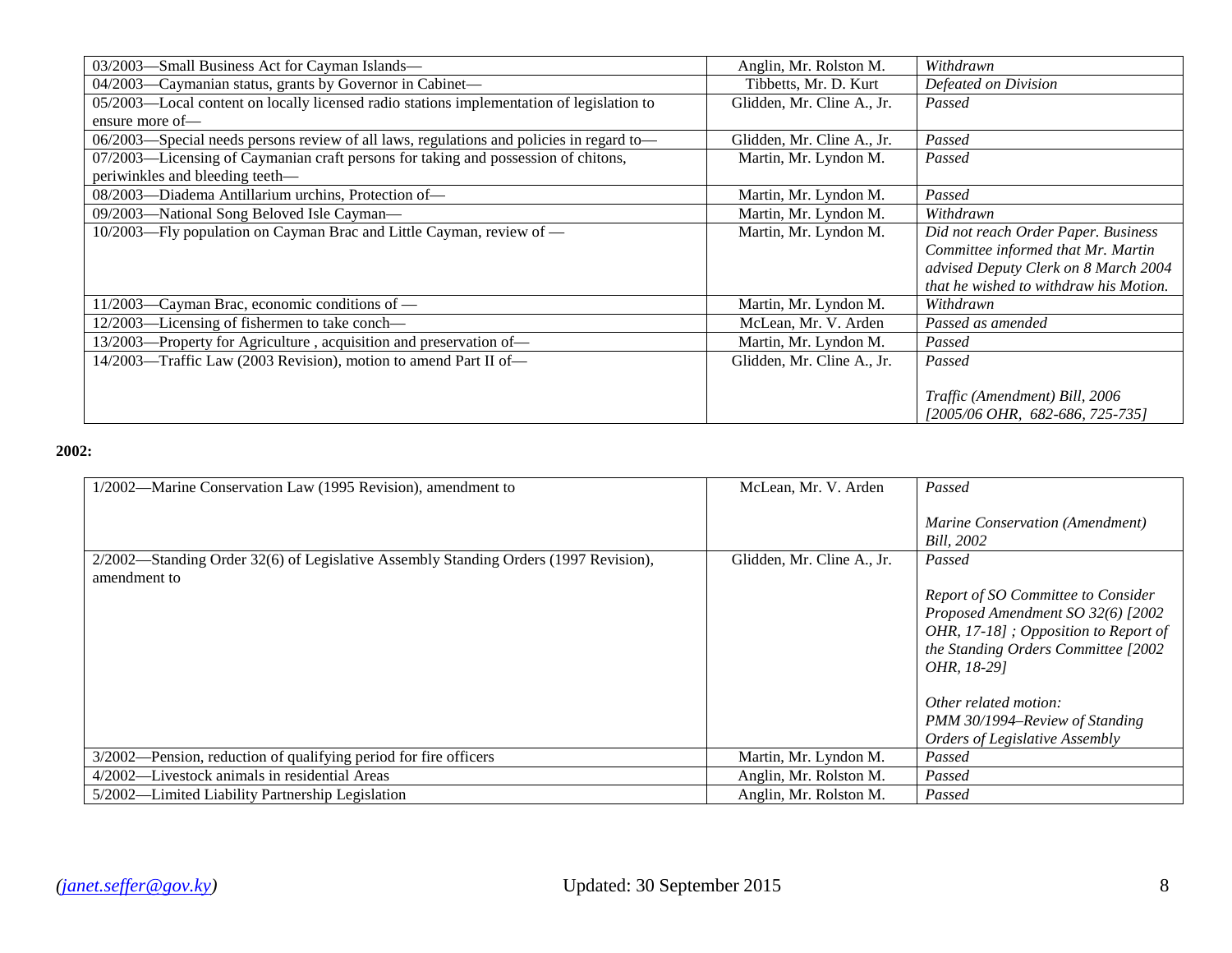| 2001:                                                                           |                            |                                                                                                                                                                                                                                                                                                                                                                                        |
|---------------------------------------------------------------------------------|----------------------------|----------------------------------------------------------------------------------------------------------------------------------------------------------------------------------------------------------------------------------------------------------------------------------------------------------------------------------------------------------------------------------------|
| 01/2001—Minimum Wage, establishment of a Select Committee on                    | Glidden, Mr. Cline A., Jr. | Passed<br>First Interim Report [2001 OHR, 1626-<br>1627]                                                                                                                                                                                                                                                                                                                               |
|                                                                                 |                            | Also see: PQ 76: Position regarding<br>implementation of Minimum Wage as<br>accepted in PMM 1/2001 [2003 OHR,<br>598]                                                                                                                                                                                                                                                                  |
| 02/2001—Caymanian owned businesses, establishment of Select Committee to review | Glidden, Mr. Cline A., Jr. | Passed                                                                                                                                                                                                                                                                                                                                                                                 |
| 03/2001-Labour Law, review of                                                   | Anglin, Mr. Rolston M.     | Passed                                                                                                                                                                                                                                                                                                                                                                                 |
| 04/2001-Special Relationship Privilege                                          | O'Connor-Connolly, Ms. J.  | Defeated on Division                                                                                                                                                                                                                                                                                                                                                                   |
| 05/2001-Mortgage scheme, review of Government Guaranteed                        | Glidden, Mr. Cline A., Jr. | Passed                                                                                                                                                                                                                                                                                                                                                                                 |
| 06/2001-Trade Union Law, review of                                              | McField, Dr. Frank S.      | Passed                                                                                                                                                                                                                                                                                                                                                                                 |
| 07/2001-Succession Law, amendment to                                            | McLaughlin, Mr. A. M., Jr. | Passed                                                                                                                                                                                                                                                                                                                                                                                 |
|                                                                                 |                            | Also see: PQ 149, Status of Bill<br>amending the Succession Law in<br>accordance with PMM 7/2001 [2001<br>OHR, 1563, 1564]                                                                                                                                                                                                                                                             |
| 08/2001-Standing Orders, review of-                                             | McLean, Mr. Gilbert A.     | Passed<br>1 <sup>st</sup> Interim Report of Standing Orders<br>Committee [2001 OHR, 1627-1628]                                                                                                                                                                                                                                                                                         |
|                                                                                 |                            | Other related motion:<br>PMM 30/1994-Review of Standing<br>Orders of Legislative Assembly                                                                                                                                                                                                                                                                                              |
| 09/2001-Health Insurance Law, Select Committee to review                        | McLean, Mr. Gilbert A.     | Passed<br>$1s$ Report [2001 OHR, 1627];<br>Statement: Progress made by<br>Committee on Revisions to Health<br>Insurance Law 1997 and Health<br>Insurance Regulations 1997, [2002<br>OHR, 113-114]<br><b>Statement: Progress by Select</b><br>Committee of whole House on<br>Revisions to Health Insurance Law and<br>Regulations 1997 and other matters<br>related [2003 OHR, 166-167] |
| 10/2001—Legislative Assembly Proceedings television broadcasting of             | McLean, Mr. V. Arden       | Passed as amended                                                                                                                                                                                                                                                                                                                                                                      |
| 11/2001—Electronic Form of Laws, Regulations, Directives and Hansards           | Anglin, Mr. Rolston M.     | Passed                                                                                                                                                                                                                                                                                                                                                                                 |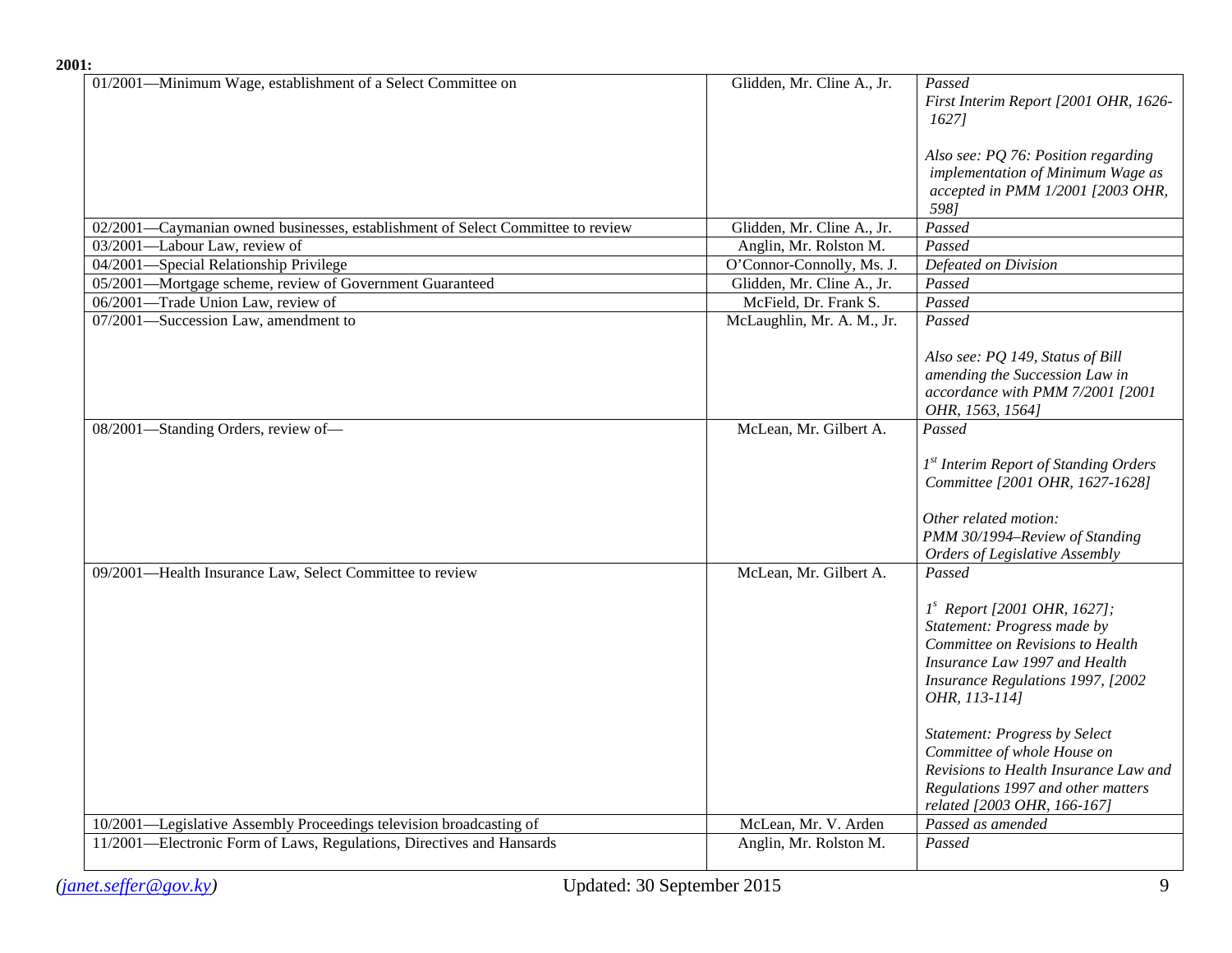|                                                                        |                            | <b>Report of Standing House Committee</b><br>[2001 OHR, 540]                                                                                              |
|------------------------------------------------------------------------|----------------------------|-----------------------------------------------------------------------------------------------------------------------------------------------------------|
|                                                                        |                            | Legislative Assembly Website launched<br>17 September 2007                                                                                                |
| 13/2001-Immigration Law, amendments to                                 | McField, Dr. Frank         | Withdrawn                                                                                                                                                 |
| 14/2001-Fair Competition Act                                           | Ebanks, Capt. A. Eugene    | Passed                                                                                                                                                    |
|                                                                        |                            | <b>First Interim Report of Select</b><br>Committee of whole House to review<br>Caymanian Owned Businesses and<br>Fair Competition Act, [2001 OHR,<br>1627 |
|                                                                        |                            | Other related motion:<br>PMM No. 02/2001: Establishment of                                                                                                |
|                                                                        |                            | <b>Select Committee to Review</b><br>Caymanian-owned Businesses                                                                                           |
| 15/2001-Protection of Consumers                                        |                            | Withdrawn                                                                                                                                                 |
| 16/2001—Penal Code (1995 Revision), amendments to                      | Ebanks, Capt. A. Eugene    | First resolve passed; Second resolve<br>passed; Third resolve passed                                                                                      |
| 17/2001-Pension Deductions                                             | McLean, Mr. Gilbert A.     | Defeated by majority on Division                                                                                                                          |
| 18/2001—Economic Conditions, prevailing in Cayman Islands              | Martin, Mr. Lyndon M.      | Motion debated; no question to be put                                                                                                                     |
| 19/2001—Deliberations of statutory boards, public access to            | McLean, Mr. Gilbert A.     | Passed                                                                                                                                                    |
| 20/2001—Prime Lending Rate                                             | Anglin, Mr. Rolston M.     | Passed by majority on Division                                                                                                                            |
| 21/2001-Airing of Mature Audience TV Programmes by Licensed Television | Anglin, Mr. Rolston M.     | Withdrawn                                                                                                                                                 |
| 22/2001—Decibel level prescribed for automobile sound systems          | Ebanks, Capt. A. Eugene    | Passed                                                                                                                                                    |
| 23/2001—Dogs, regulation of dangerous and ferocious in Islands         | Anglin, Mr. Rolston M.     | Passed                                                                                                                                                    |
|                                                                        |                            | Animals (Amendment) Bill, 2002 [2002<br>OHR, 1861                                                                                                         |
| 24/2001—Revocation of Ministers of Executive Council                   | Anglin, Mr. Rolston M.     | Passed by majority on Division                                                                                                                            |
| Public Decency Legislation-12/2001                                     | McLaughlin, Mr. A. M., Jr. | Passed                                                                                                                                                    |

#### **2000:**

| 01/2000-Mortgage financing for Caymanian owner-occupied homes, reduced cost of | Jefferson, Mr. John D., Jr. | Passed                                 |
|--------------------------------------------------------------------------------|-----------------------------|----------------------------------------|
| 02/2000—North Sound and Seven Mile Beach, public access to                     | Jefferson, Mr. John D., Jr. | Passed                                 |
| 04/2000—Health insurance providers, investigation into practice of             | Bush, Mr. W. McKeeva        | Passed                                 |
| 05/2000—Northward Prison, concerns with occurrence at                          | Bodden, Mr. Roy             | Passed as amended                      |
| 06/2000—Pedro St. James construction project account, investigation into       | Tibbetts, Mr. D. Kurt       | First resolve Defeated; second resolve |
|                                                                                |                             | passed                                 |
| 07/2000—Ex-gratia Payment Beneficiaries                                        | Bush, Mr. W. McKeeva        | Passed as twice amended                |
|                                                                                |                             |                                        |
|                                                                                |                             | Other related motion:                  |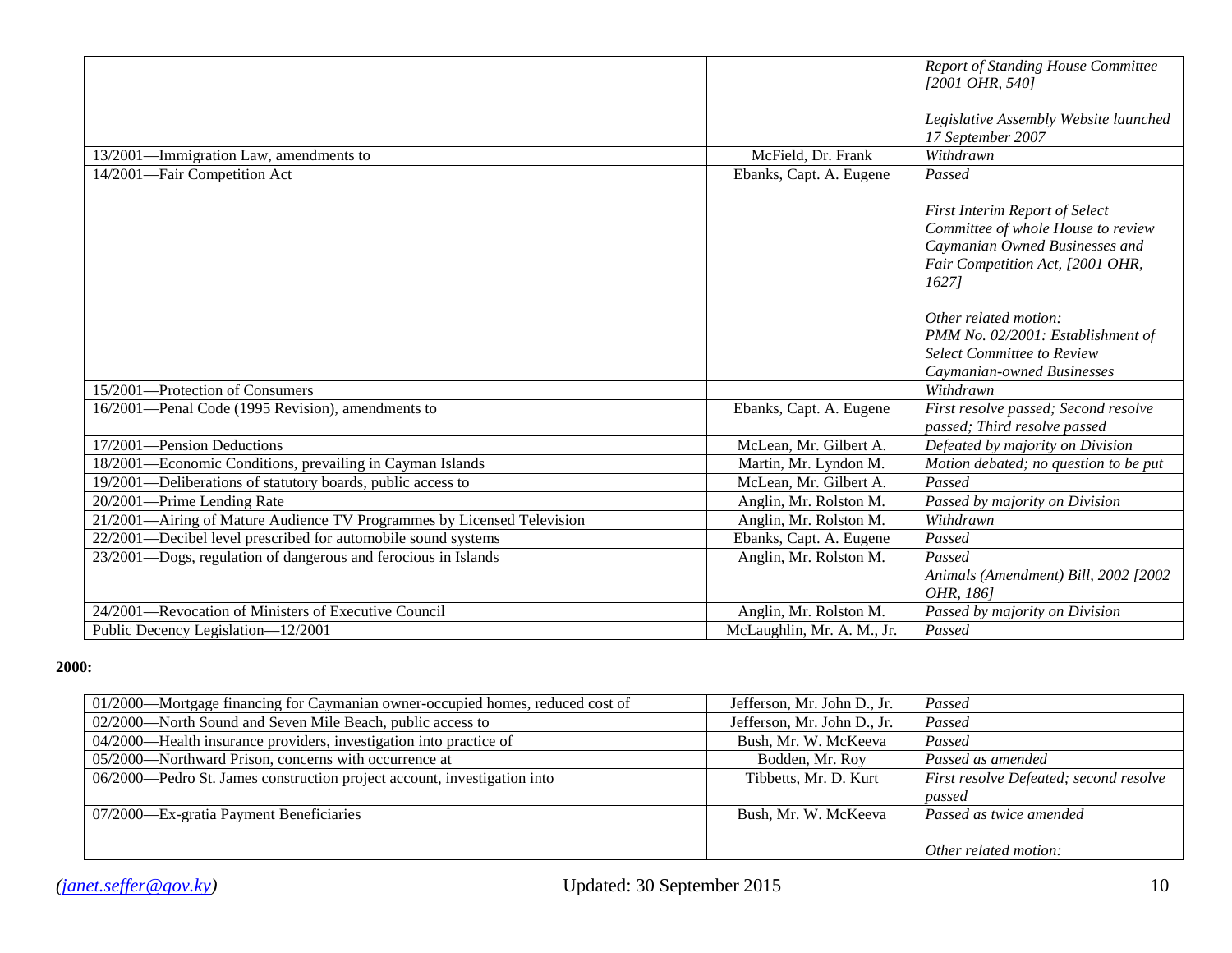|                                                                                                      |                             | PMM 15/1994-Assistance for                                                                                 |
|------------------------------------------------------------------------------------------------------|-----------------------------|------------------------------------------------------------------------------------------------------------|
|                                                                                                      |                             | Volunteer Servicemen and their                                                                             |
|                                                                                                      |                             | <b>Spouses</b>                                                                                             |
| 08/2000—Watersports, concessions at major hotels                                                     | Jefferson, Mr. John D., Jr. | Passed                                                                                                     |
| 09/2000—Senior citizen employees, retirement pay for                                                 | Jefferson, Mr. John D., Jr. | Passed as amended                                                                                          |
|                                                                                                      |                             | Labour (Amendment) Bill, 2000 [2000<br>OHR, 965]                                                           |
| 10/2000-Safe House for battered women and children, establishment of a                               | Bodden, Miss Heather D.     | Passed                                                                                                     |
| 11/2000—Electrical and interest rates, in-depth discussion on increase                               | Bush, Mr. W. McKeeva        | Passed                                                                                                     |
|                                                                                                      |                             | Also see: PQ 35: Status of PM M 11/00<br>(Public Utilities Commission) [2001<br>OHR, 205]                  |
| 12/2000—Aerial spraying and landfill leakage, environment study to determine long term effects<br>of | Bodden, Mr. Roy             | Passed                                                                                                     |
|                                                                                                      |                             | Response to PMM 12/2000,<br>Environmental and Cancer Study [2003<br>OHR, 477-481]                          |
|                                                                                                      |                             | Other related motion:<br>PMM 07/2008-09-Scientific Study to                                                |
|                                                                                                      |                             | Ascertain Cancer in Islands as                                                                             |
|                                                                                                      |                             | Amended<br>Passed as amended                                                                               |
| 13/2000—Conflict of Interest Legislation                                                             | Tibbetts, Mr. D. Kurt       |                                                                                                            |
| 14/2000-Public Education System                                                                      | Tibbetts, Mr. D. Kurt       | Passed as amended                                                                                          |
|                                                                                                      |                             | Other related motions and legislation:                                                                     |
|                                                                                                      |                             | PMM 13/1998-Problems of Public<br><b>Education in Cayman Islands</b>                                       |
|                                                                                                      |                             | PMM 2/1992 Request for Services of a<br>Behavioural Psychologist to support<br><b>Education Department</b> |
|                                                                                                      |                             | PMM 22/1991-Select Committee to<br>Study Report on Education Review of<br>Cayman Islands                   |
|                                                                                                      |                             | PMM 03/1991 -Tabling of Report of<br>Education System in Legislative<br>Assembly                           |
|                                                                                                      |                             | Education (Amendment) Bill, 2010<br>[2009/10 OHR, 369]                                                     |